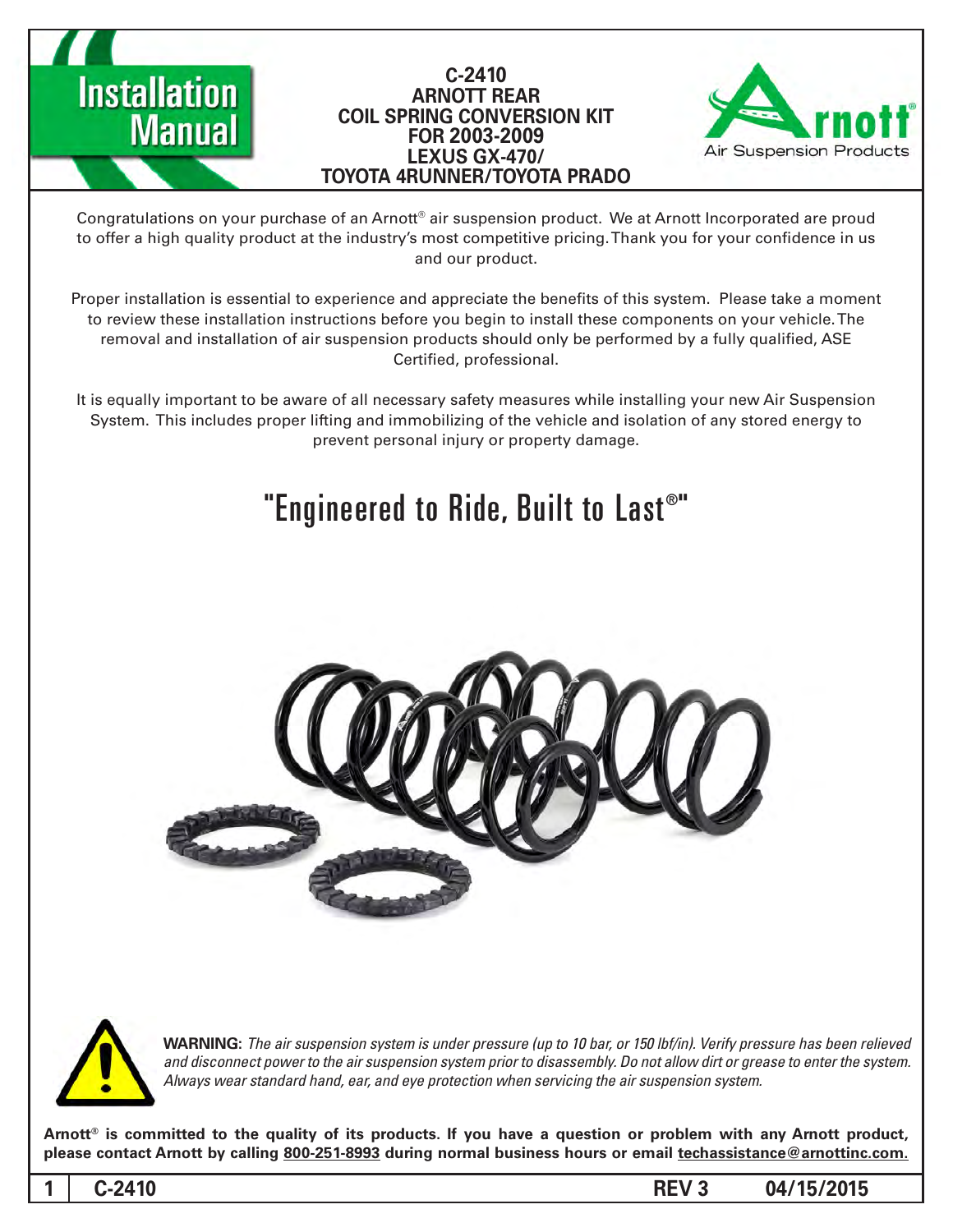# **Installation Manual**

#### **C-2410 ARNOTT REAR COIL SPRING CONVERSION KIT 2003-2009 FOR LEXUS GX-470/ TOYOTA 4RUNNER/TOYOTA PRADO**



## **GENERAL INFORMATION:**

Reading this manual signifies your agreement to the terms of the general release, waiver of liability, and hold harmless agreement, the full text of which is available at www.arnottinc.com.

- Not to be stored below  $5^{\circ}$ F (-15 $^{\circ}$ C) or above 122 $^{\circ}$ F (50 $^{\circ}$ C).
- Avoid damage to air lines and cables.
- Removal and installation is only to be performed by fully qualified personnel.
- Use car manufacturer's diagnostic software.

**CAUTION:** Damage to the vehicle and air suspension system can be incurred if work is carried out in a manner other than specified *in the instructions or in a different sequence.* 



 *to how on manual s'owner your consult components electric with working while circuits short of possibility the avoid To* disconnect your battery.



*Consult your vehicle owner's manual, service manual, or car dealer for the correct jacking points on your vehicle and for* additional care, safety and maintenance instructions. Under no circumstances should any work be completed underneath the vehicle if it is not adequately supported, as serious injuries and death can occur.

### **REAR AIR SPRING REMOVAL**

- 1. Set the steering to straight ahead.
- 2. Raise the vehicle.
- 3. Remove the rear wheels.
- 4. Deflate both rear air springs by disconnecting the air lines leading from the valve block assembly to the rear air spring.
- 5. Bemove the locking clip from the top side of the rear air spring.
- 6. Disconnect the air line from the air spring.
- 7. Carefully remove air spring from the vehicle.
- 8. Seal off hose to prevent dirt or grease from entering system.
- 9. Suppring consideration over shock bolts. Allow axle to hang free unsupported. This will give you extra clearance for the coil spring.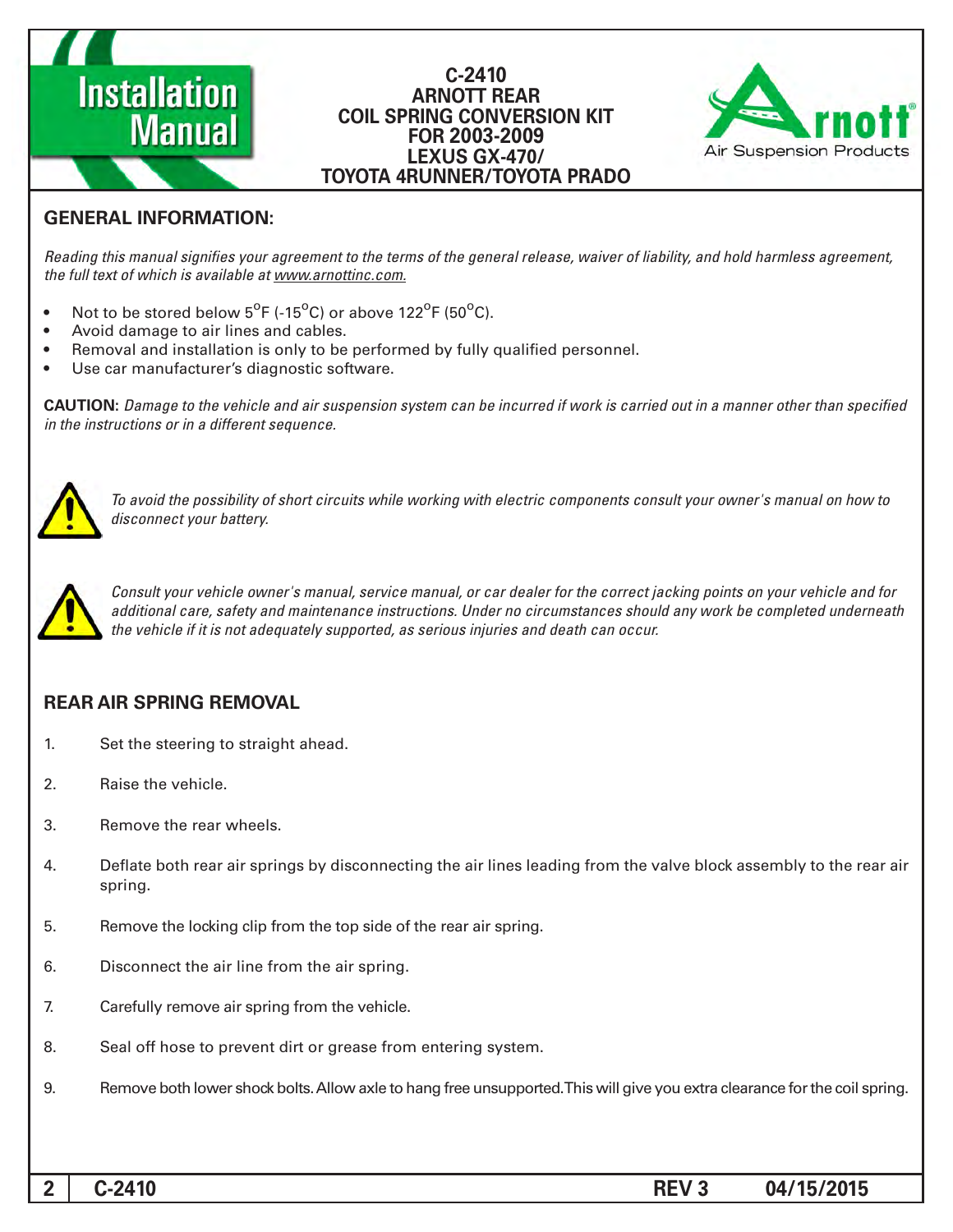#### **-2410C ARNOTT REAR COIL SPRING CONVERSION KIT 2003-2009 FOR LEXUS GX-470/ TOYOTA 4RUNNER/TOYOTA PRADO**



#### **COIL SPRING INSTALLATION**

**Manual** 

**Installation** 



*Tighten all nuts and bolts to manufacturer's specifications during the installation process.* 

**:NOTE**

Tie the wires and air hose back away from any hot or moving parts. Do not cut the wires. Leave the system *whole in case you ever want to reinstall air suspension on the vehicle.* 

- 1. Install the upper spring isolator on top of the coil spring.
- 2. Install the rear springs onto the rear axle.
- 3. Using a floor jack, raise the rear axle.
- 4. Install the lower shock absorber retaining nut and bolt to the rear axle.
- 5. Remove the rear axle support.
- 6. Replace tire and wheel assembly.
- 7. Remove all safety stands and lower vehicle.
- 8. Installation complete.

#### **DISARMING THE AIR SUSPENSION SYSTEM**

1. Remove the fuse from the air suspension compressor. The 50 amp fuse is located in the fuse box under the hood. This will deactivate the air suspension system. The "off" light located next to the height control lamp will continue to blink. You will still be able to use the suspension damping adjustment control to firm up the suspension shocks.